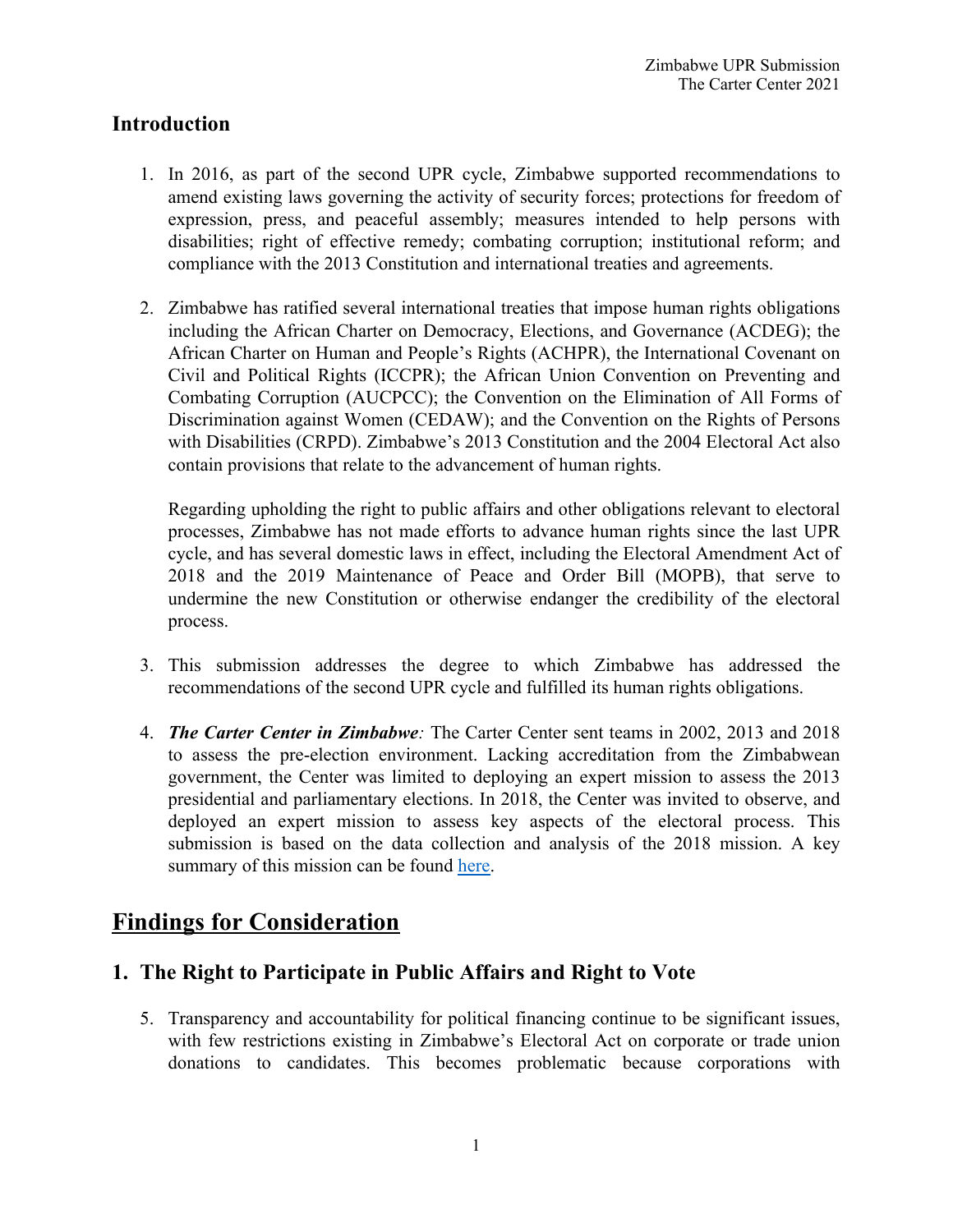governmen<sup>t</sup> contracts face no limitations on their ability to contribute to candidates or parties, undermining the integrity of the electoral process. Zimbabwe'<sup>s</sup> governmen<sup>t</sup> committed itself to upholding the transparency, impartiality, and accountability of its institutions with its principles of good governance as enshrined in the 2013 Constitution. Zimbabwe'<sup>s</sup> failure to bring domestic laws in alignment with the 2013 Constitution in this respec<sup>t</sup> violates the commitments it made during the Second UPR cycle. Most relevant is recommendation 131.96, made by Switzerland, which mandated that Zimbabwe "take concrete and immediate legislative measures to ensure the participation of citizens in the electoral process in keeping with its Constitution."

- 6. The Zimbabwean governmen<sup>t</sup> does not limit the employment of state resources to promote or suppress political parties or specific candidates during the elections process. During the 2018 electoral cycle, there were multiple reports of state actors incentivizing suppor<sup>t</sup> of the incumbent party, the Zimbabwe African National Union – Patriotic Front (ZANU-PF), through the manipulation of food aid and agricultural programs. Reports of lower relative distribution of biometric voter registration (BVR) kits to the cities of Harare and Bulawayo, where the primary opposition party, the Movement for Democratic Change Alliance (MDC-A), draws support, were equally egregious. These actions unfairly advantaged ZANU-PF in the elections among rural voters. The Amalgamated Rural Teachers Union of Zimbabwe also filed <sup>a</sup> petition alleging that ZANU-PF forced schoolchildren and teachers to attend political rallies and requisitioned the use of school resources for rallies. These issues represen<sup>t</sup> the continuation of pre-coup political norms that are damaging to efforts to increase the credibility of Zimbabwe'<sup>s</sup> electoral process, contradict language in article 4 of AUCPCC barring "the diversion by <sup>a</sup> public official or any other person (…) for his or her own benefit or that of <sup>a</sup> third party, of any property belonging to the state or its agencies," and are again in violation of its obligation to meet the expected actions proposed by recommendation 131.96.
- 7. During the second cycle, Zimbabwe supported recommendation 131.34, in which the United States of America advised that the Zimbabwean governmen<sup>t</sup> "establish <sup>a</sup> credible (…) electoral commission." The 2018 Electoral Act does not mandate the publishing of Zimbabwe Electoral Commission (ZEC) procedures or disclosure of the ZEC'<sup>s</sup> private contracts to the public or to international elections observers. According to the nonpartisan domestic election monitoring organizations Zimbabwe Lawyers for Human Rights (ZLHR) and Zimbabwe Election Support Network (ZESN), aspects of the Election Amendment Act of 2018 are inconsistent with the 2013 Constitution.<sup>1</sup> By using this as the legal framework underpinning the ZEC'<sup>s</sup> activities, Zimbabwe ensures that the ZEC does not function as <sup>a</sup> credible body.
- 8. Section 161 of the 2013 Constitution compels the ZEC to conduct boundary delimitation exercises every ten years to ensure the continued democratic principle of equality of vote. The last delimitation was in 2007/8, and delimitation was not performed by ZEC prior to the 2018 elections. As of June 2021, Zimbabwe has not completed boundary delimitation,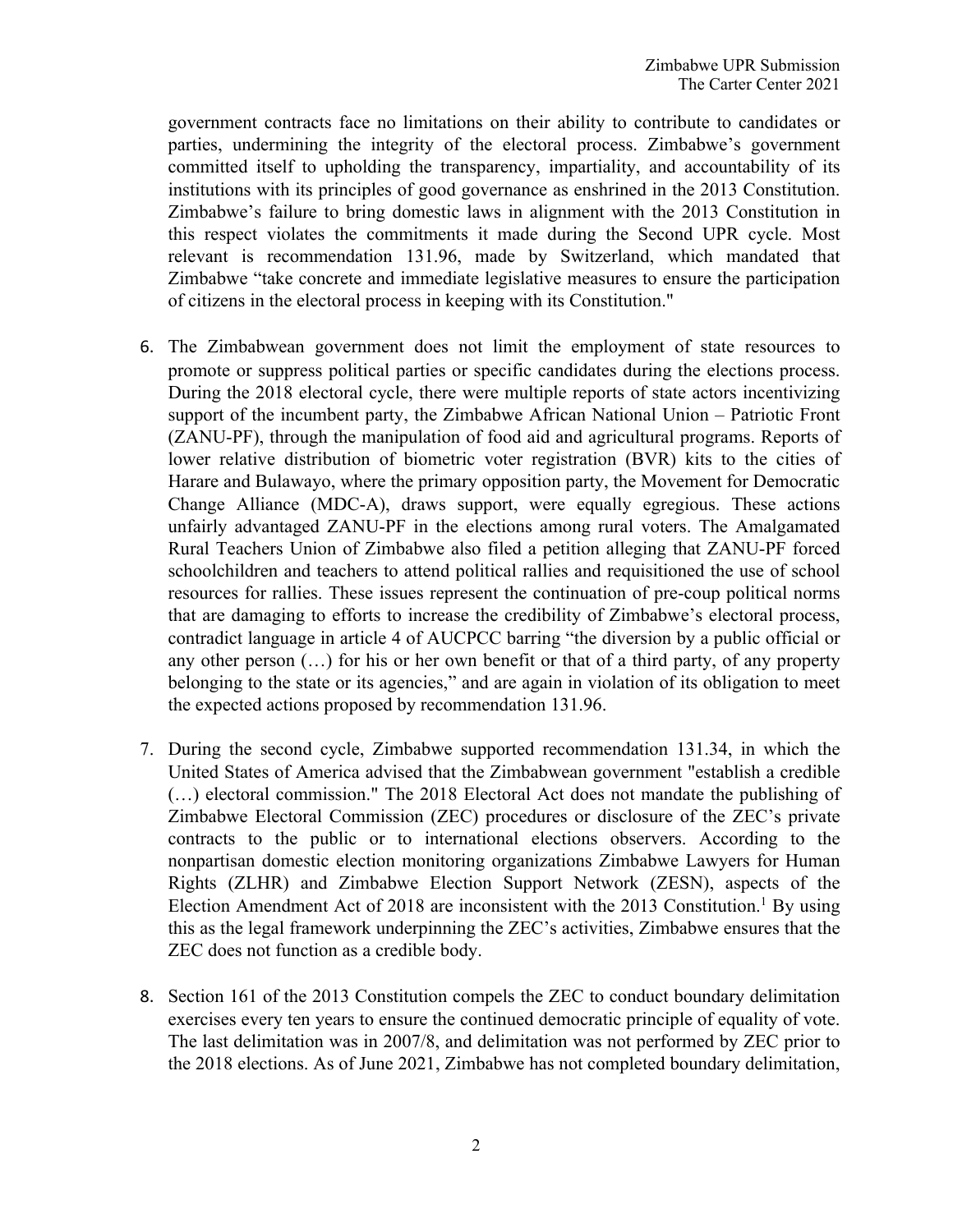although it has expressed its intent to complete delimitation ahead of the 2023 harmonized elections. Zimbabwe supported recommendation 131.96 during the second cycle. The delayed delimitation fails to uphold this obligation and Zimbabwe'<sup>s</sup> commitment to article 25 of the ICCPR, which mandates that citizens are afforded the right "to vote and to be elected at genuine periodic elections which shall be by universal and equal suffrage."

9. These examples of misconduct, flawed policy, and problematic law during the 2018 elections process contravene article 4 of the African Union Convention on Preventing and Combating Corruption (AUCPCC), article 13 and 13.2 of the African Charter on Human and People'<sup>s</sup> Rights (ACHPR), and article 25 of the ICCPR.

### **2. Freedom of Opinion and Expression**

- 10. Observers reported several incidents of intimidation during the pre-election period. The politicization of traditional leaders was especially noted in the Carter Center'<sup>s</sup> exper<sup>t</sup> mission repor<sup>t</sup> on the elections: "pre-election pressure by village chiefs to pressure voters to suppor<sup>t</sup> the ruling party and to dissuade them from attending opposition rallies."<sup>3</sup> This contravenes recommendation 132.95 by Canada, which Zimbabwe supported during its 2016 UPR review, that states Zimbabwe should "ensure individuals are able to exercise their rights to freedom of expression, association and peaceful assembly, free from intimidation and harassment." Traditional leaders are also barred from participating in partisan politics by section 281 of the 2013 Constitution, although this did not halt the practice during the 2018 elections. Article 13 of the ACHPR also mandates that "every citizen shall have the right to participate freely in the governmen<sup>t</sup> of his country (…) in accordance with the provisions of the law."
- 11. Two pieces of legislation the Maintenance of Peace and Order Act and the Patriotic Bill - introduced after the 2018 election also pose significant problems. In the 2018 elections, two domestic laws, the Public Order and Security Act (POSA) and the Access to Information and Privacy Act (AIPPA), attracted significant criticism for failing to respec<sup>t</sup> Zimbabwe'<sup>s</sup> human rights obligations and enabling state-led violence. The POSA afforded the Zimbabwe Republic Police Force broad powers to suppress political dissent, including the ability to preven<sup>t</sup> meetings of more than five people and the capacity to use force against civilians. In 2019, the POSA was repealed and replaced by the MOPB, which has been termed "POSA under <sup>a</sup> different title" and retains sections of the POSA that limit the freedom of expression. 4 The Patriotic Bill is still draft legislation, and its contents are not public; according to various sources, the bill allegedly attaches criminal penalties to making or promoting statements that are perceived as harming the image or reputation of Zimbabwe. Zimbabwean activists believe that the legislation reflects <sup>a</sup> desire by the governmen<sup>t</sup> to criminalize dissent. 5 The MOPB should be repealed and the Patriotic Bill reconsidered in order to adhere to obligations to recommendation 132.90 by New Zealand, which specifically suggested that Zimbabwe "repeal and amend legislation that infringes on the right to freedom of expression in line with the international obligations and Constitution of Zimbabwe, such as (…) the Public Order and Security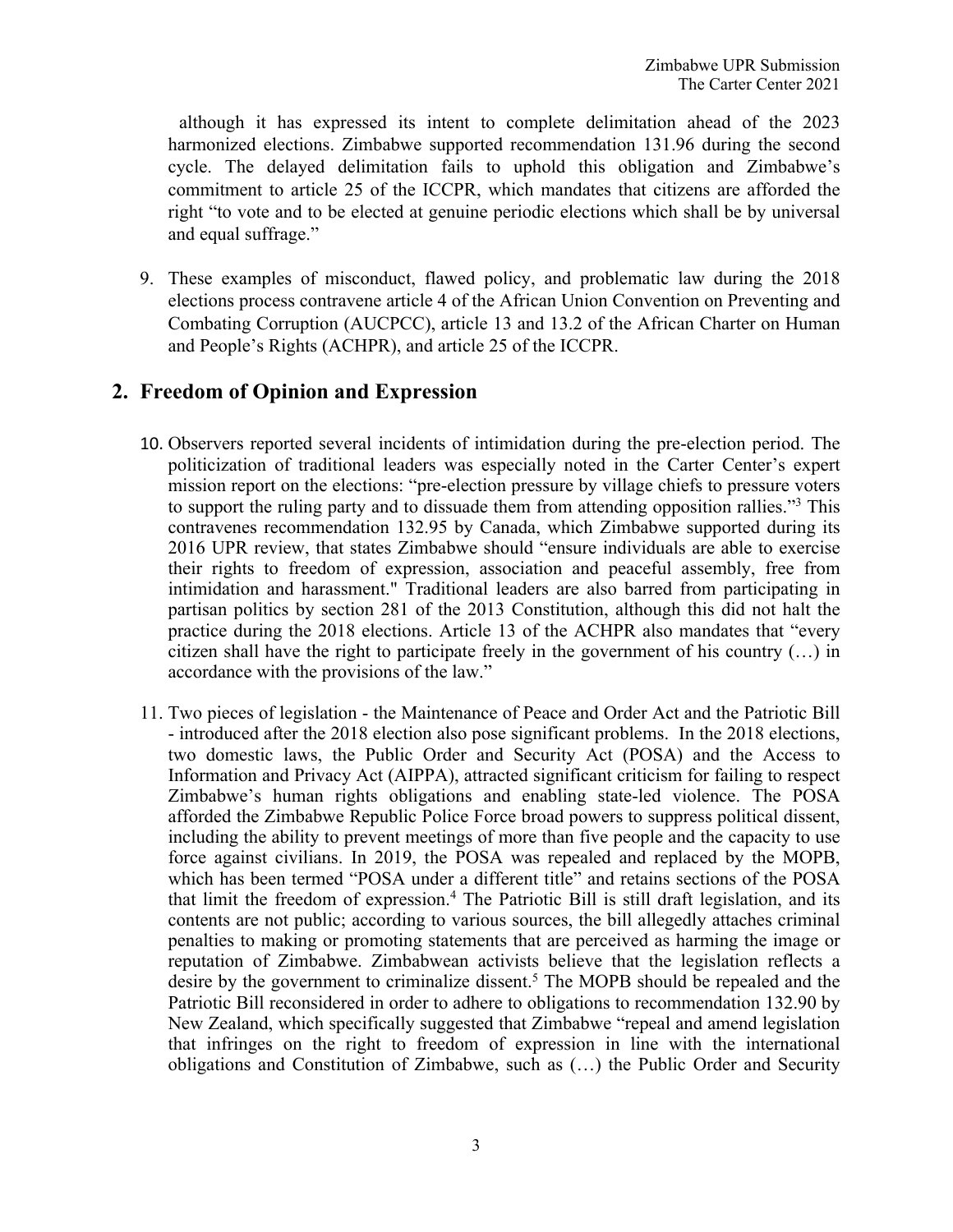Act," and 132.91, where the United States stated the same sentiment.

12. Incidents of intimidation and legislation intended to suppress opposition parties violate several obligations to international agreements. These include articles 19, 21, and 25 of the ICCPR, which provide for "the right to hold opinions without interference" and that "no restriction may be placed [on the right of peaceful assembly]" other than under limited circumstances; article 13 of the ACHPR; and article 8 of the African Charter on Democracy, Elections, and Governance (ACDEG), which requires that "State Parties shall eliminate all forms of discrimination, especially those based on political opinion." Additionally, these acts contravene Zimbabwe'<sup>s</sup> commitments during its review in the second cycle to suppor<sup>t</sup> recommendations made by several countries, including New Zealand, Canada, and the United States of America.

#### **3. Arbitrary Arrest and Detention and The Right to Security of the Person**

- 13. The pre-election period in 2018 was largely without violence. However, in the wake of the July 30, 2018 election, Zimbabwe invoked both the POSA and AIPPA laws to justify the military deployment and use of force against civilians. On August 1, 2018 in particular, protestors were met with lethal force, killing six and wounding several more. In addition, MDC-A staff and resources were targeted by the governmen<sup>t</sup> in the immediate post-election period, leading to <sup>a</sup> series of raids on offices and the homes of MDC-A leaders. Shortly after the announcement of the results of the presidential election on August 3, The Carter Center observed <sup>a</sup> police raid on <sup>a</sup> scheduled press conference held by MDC-A'<sup>s</sup> leader Nelson Chamisa. While President Mnangagwa later apologized for the incident and the press conference later occurred without further issue, observers also reported that MDC-A officials were arrested and taken into custody on separate occasions. Among these officials was Tendai Biti, who had only days previous stood as <sup>a</sup> candidate and had been elected as <sup>a</sup> MP for Harare East, and Morgen Komichi. The postelection violence represents <sup>a</sup> failure to "ensure that violence directed against political activists, regardless of political affiliation, and human rights defenders will not be tolerated and that perpetrators will be held accountable in accordance with the law" as stipulated by Sweden and subsequently supported by Zimbabwe with recommendation 131.97 during the second cycle.
- 14. The suppression of MDC-A leadership and climate of intimidation both before and after the election calls into question the military'<sup>s</sup> dedication to ensuring <sup>a</sup> peaceful electoral process. Legal measures should be taken to regulate the activities of the military and police to preven<sup>t</sup> arbitrary arrests or violence. Both contravene article 4 of the ACHPR, which requires that state parties "commit themselves to promote democracy, the principle of the rule of law, and human rights," and <sup>a</sup> recommendation made by Ukraine during the second cycle, 131.63, in which Ukraine recommended that Zimbabwe "cease ungrounded arrests and detentions, as well as the excessive use of force, torture, intimidation and harassment, interference and anti-protest discrimination."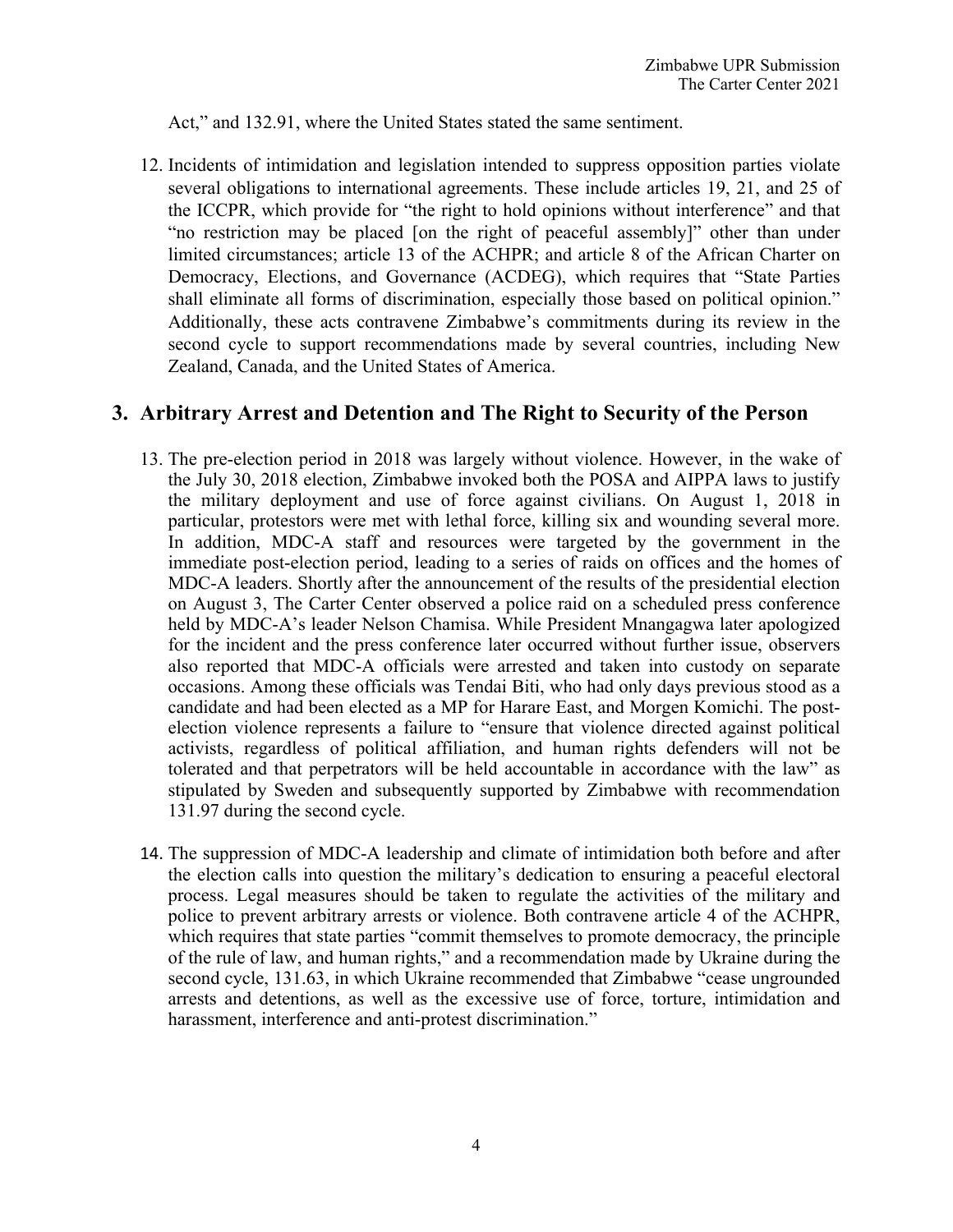15. Despite the commitments made by the Zimbabwean governmen<sup>t</sup> during the second cycle to Sweden, Zimbabwean security forces employed lethal force against civilians and acted to suppress the population in the wake of the election. Additionally, arrests were also made that potentially violate Zimbabwe'<sup>s</sup> commitment to recommendations made by Ukraine. Violence from security forces affiliated with Zimbabwe violates article 4 of the ACHPR and language from articles 6and 9 of the ICCPR that establish that "no one shall be arbitrarily deprived of his life" and that "everyone has the right to liberty and security of person."

### **4. Participation of Women in Political and Public Life**

16. Increasing women'<sup>s</sup> representation in elected bodies remains <sup>a</sup> concern. After the 2018 elections, as <sup>a</sup> consequence of section 124 of the 2013 Constitution requiring that 60 seats be reserved for women, women comprised of 31.5 percen<sup>t</sup> of the National Assembly. This figure, although roughly 8% above the world average female participation in parliamentary bodies (23.8 percent), also represents <sup>a</sup> regression from Zimbabwe'<sup>s</sup> previous electoral cycle. Compared to 2013, this figure is down 3.5 percent. This contravenes Zimbabwe'<sup>s</sup> acceptance of recommendations 131.55 and 131.57 from Ecuador and Maldives, respectively, during the 2016 review to introduce policies and promote institutions that promote the role of women in the political sphere. 6 Further, this continuing struggle to introduce domestic laws to have the National Assembly emulate the example of equal gender representation set by the Zimbabwean Senate introduces issues of compliance with articles 29.2 and 29.3 of the ACDEG, which contains language requiring states "ensure gender parity in representation at all levels" and to take steps for the "full and active participation of women in the decision-making processes and structures. This also undermines Zimbabwe'<sup>s</sup> commitment to articles 3 and 25 of the ICCPR, the former of which protects the "equal right to the enjoyment of all civil and political rights set forth [in the ICCPR];" and article 7 of the CEDAW, which requires states "ensure to women, on equal terms with men, the right (…) to participate in the formulation of governmen<sup>t</sup> policy."

## **5. The Right to an Effective Remedy**

- 17. In the 2018 elections, Zimbabwe suffered from issues relating to electoral dispute resolution that harmed the credibility of ZEC and the judiciary and undermined the integrity of the elections process.
- 18. The ZEC is empowered to receive and resolve complaints throughout the electoral cycle, however domestic laws do not include mechanisms and procedures for receiving and resolving complaints excep<sup>t</sup> those relating to voter registration during the pre-election period. Existing laws introduce financial barriers to seeking remedy; the Electoral Act requires security fees ranging from \$1000 to \$5000 associated with bringing <sup>a</sup> petition to ZEC. In combination, these shortcomings introduced substantial obstacles to actors seeking an effective remedy during the electoral process.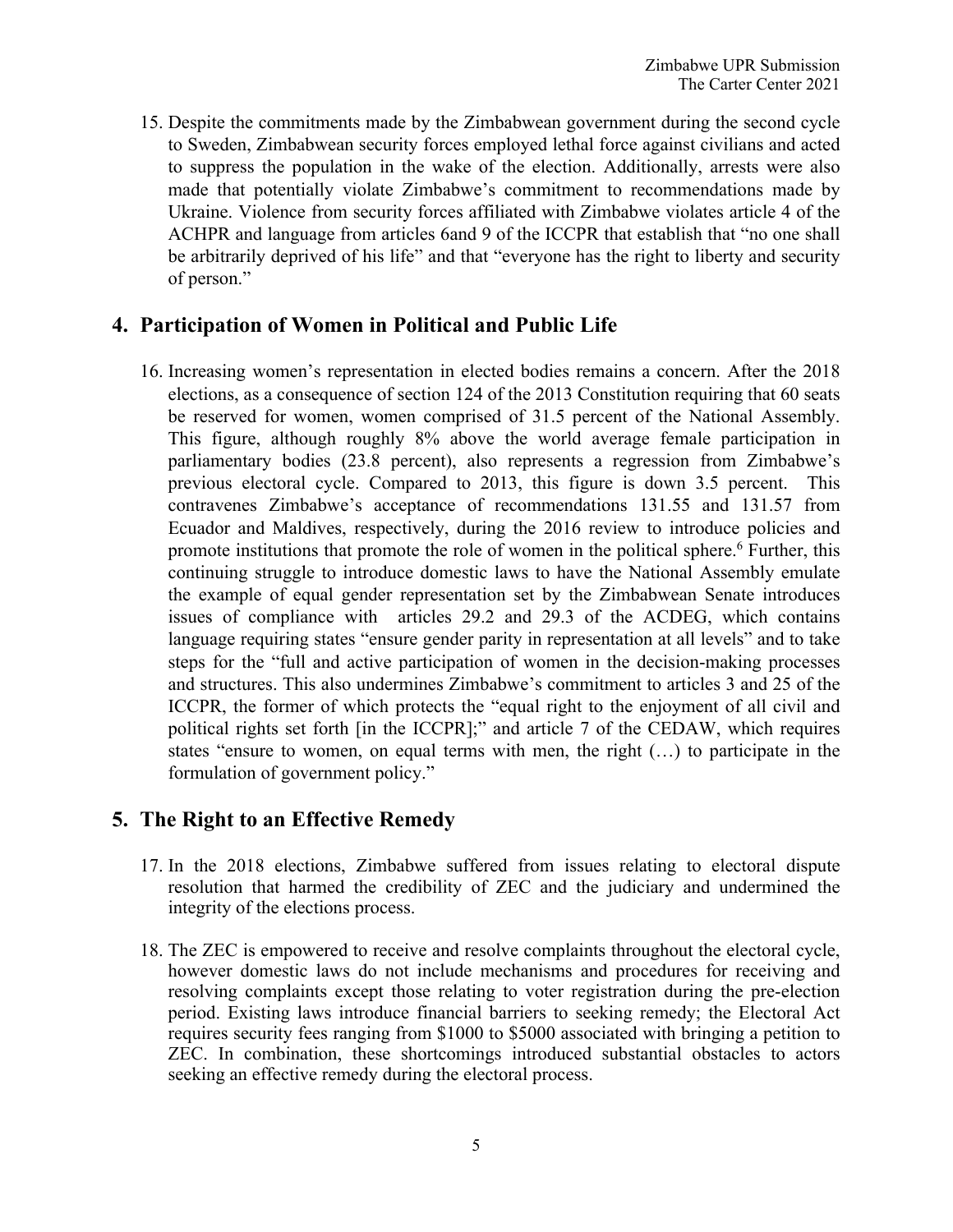- 19. Problematically, the Electoral Act and the electoral officer'<sup>s</sup> manual used in the 2018 elections did not provide any procedures or instructions for party agents to file complaints on election day, leaving party agents without proper recourse. Electoral disputes are resolved by the judiciary, specifically the Electoral and High Courts. While cases filed with the four Electoral Courts were reportedly resolved in <sup>a</sup> timely fashion, the EU Election Observation Mission reported <sup>a</sup> systemic delay in the High Court in delivering judgments. Under current domestic laws, the courts do not expedite electionrelated cases before Election Day, potentially hindering access to justice. The domestic laws and policies in effect during the 2018 elections were inadequate, and significant changes have not ye<sup>t</sup> been made in response to these issues. In 2016, Chile provided recommendation 131.81, which stipulated that Zimbabwe "implement measures to strengthen the system of justice administration in order to ensure equal access and due process."
- 20. Section 93 of the 2013 Constitution failed to provide for an adequate timeframe to gather substantiating information and conduct <sup>a</sup> proper investigation by the court into allegations, which potentially affected the success of <sup>a</sup> challenge to the outcome of the presidential election brought by MDC-A in the Constitutional Court. In addition, arrests of MDC-A leaders, police raids targeting party headquarters, and confiscation of party resources undermined the opposition party'<sup>s</sup> ability to engage with the legal system properly and build <sup>a</sup> case. This case serves as <sup>a</sup> visible undermining of Zimbabwe'<sup>s</sup> adherence to recommendation 131.87, in which Togo stated that Zimbabwe should "take further measures to improve citizens' access to justice." The laws regarding postelection challenges should be revised to allow complainants adequate time to file complaints and the relevant court enough time to investigate alleged violations.
- 21. These shortcomings represen<sup>t</sup> <sup>a</sup> failure by Zimbabwe to adhere to recommendations made by Togo and Chile accepted during the second cycle. This also contravenes article 2 of the ICCPR, which stipulates that people "shall have an effective remedy (…) determined by competent judicial, administrative, and legislative authorities," and section 157 of the 2013 Constitution. The electoral framework should be reviewed and both ZEC'<sup>s</sup> policies regarding electoral dispute resolution and Zimbabwe'<sup>s</sup> domestic laws harmonized with its international obligations to the right to legal remedy.

#### **References**

1 https://kubatana.net/2018/06/22/analysis-electoral-amendment-act-28-may-2018-outstanding-reformsahead-30-july-elections/ Website accessed June 11, 2021

2 The IRI/NDI Zimbabwe International Elections Observation Mission Final Report details one incident in the Chegutu West constituency during which international elections observers reported that the MDC-A candidate received the most votes, but an error in recording tallies resulted in ZEC declaring the ZANU-PF candidate victorious. The full repor<sup>t</sup> is available here, see page 11 for the account of incident in Chegutu West.